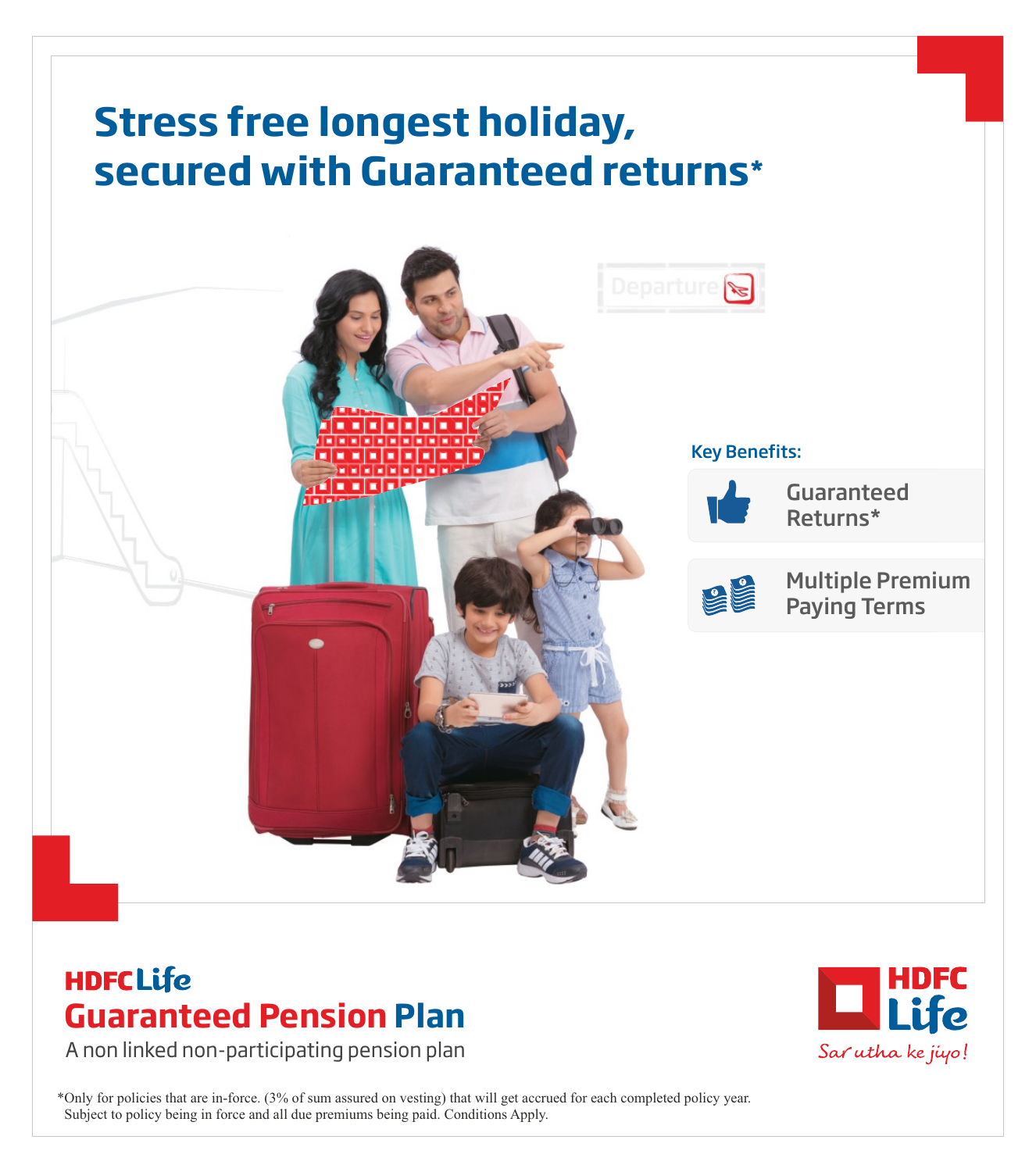As you look ahead to retirement, what's your biggest concern? It's probably outliving your savings. Typically, how much income you have during retirement will depend on how much you have saved by the time you retire. But market downturns may take your retirement savings—and your retirement dreams—down with them.

We present a solution that is designed to help you build and secure your retirement fund so that you can enjoy the post retirement income.

# **PRESENTING HDFCLIFEGUARANTEEDPENSIONPLAN**

HDFC Life Guaranteed Pension Plan is a non participating deferred pension plan that offers assured benefit on death or at vesting. The product offers guaranteed additions that are added every year and lump sum vesting addition payable at vesting. The plan is ideal for individuals who seek to plan for their retirement to get guaranteed returns on their invested corpus for post retirement income.

# **KEYFEATURESOF HDFCLIFEGUARANTEEDPENSIONPLAN**

- § Guaranteed Additions of 3% of sum assured on vesting that get accrued for each completed policy year
- § A lump sum Vesting Addition payable at vesting
- § Choice of premium paying terms from 5 to 12 years
- § Guaranteed death benefit equal to total premiums paid to date accumulated at 6% per annum

#### **OWNYOUR HDFCLIFEGUARANTEEDPENSIONPLANINJUST2 STEPS!**

| Step 1 | Choose your vesting age                                                                         |
|--------|-------------------------------------------------------------------------------------------------|
| Step 2 | Choose the premium amount you wish to pay for limited period,<br>based on your retirement needs |

### **STEP1: PLANYOURVESTINGAGE**

This plan can be taken only on a single life basis. You can select the age you wish to retire at (vesting age), as per the limits mentioned below:

| <b>POLICY</b><br><b>TERM</b> | <b>PREMIUM</b><br><b>PAYMENT TERM</b> | <b>AGE AT ENTRY</b> | (Yrs.) | <b>AGE AT VESTING</b><br>(Yrs.) |                                       |  |  |  |
|------------------------------|---------------------------------------|---------------------|--------|---------------------------------|---------------------------------------|--|--|--|
| (Yrs.)                       | (Yrs.)                                |                     |        |                                 | MINIMUM   MAXIMUM   MINIMUM   MUMIMIM |  |  |  |
| 8 to 30                      | 5 to 12                               | 35                  | 70     | 55                              | 80                                    |  |  |  |

All ages mentioned above are age last birthday. Risk cover starts from date of commencement of policy for all lives.

You can choose any policy term in the range of 8 years to 30 years subject to meeting the vesting age limits.

#### **STEP2: CHOOSETHEPREMIUMAMOUNT**

Based on the premium chosen by you the sum assured on vesting will be determined. You can choose to pay your premiums either annually, half yearly, quarterly or monthly.

Alternatively, you can also choose the sum assured on vesting and we will inform you the premium that you need to pay. The minimum sum assured on vesting is ₹92,014. There is no limit on the maximum sum assured on vesting.

Sum Assured on vesting is the absolute amount of benefit which is guaranteed to become payable on vesting as per the terms and conditions specified in the policy.

The premium limits, policy fees and conversion factors are as follows:

|             | <b>MINIMUM</b><br><b>FREQUENCY INSTALLMENT INSTALMENT</b><br><b>PREMIUM*</b> | <b>MAXIMUM</b><br><b>PREMIUM</b> | <b>POLICY FEE PER</b><br><b>INSTALMENT</b><br>(3) | <b>CONVERSION</b><br><b>FACTOR</b> |
|-------------|------------------------------------------------------------------------------|----------------------------------|---------------------------------------------------|------------------------------------|
| Annual      | ₹ 24,000                                                                     |                                  | 200                                               | 1.00                               |
| Half-Yearly | ₹12,000                                                                      | No limit                         | 110                                               | 0.51                               |
| Quarterly   | ₹6,000                                                                       |                                  | 60                                                | 0.26                               |
| Monthly     | ₹2,000                                                                       |                                  | 25                                                | 0.0875                             |

\*The minimum premium amounts are exclusive of taxes and levies as applicable.

The premium rates for frequencies other than annual are calculated by multiplying the annual premium rates by the applicable conversion factors and adding the policy fee for the frequency.

#### Sample Illustration

For a healthy male life assured below mentioned are the illustrative Vesting Benefits

| <b>POLICY TERM/</b><br><b>PAYMENT TERM</b> | 20 years / 10 years |                    |                       |  |  |  |  |  |  |  |
|--------------------------------------------|---------------------|--------------------|-----------------------|--|--|--|--|--|--|--|
| Age                                        | Premium*            | <b>Sum Assured</b> | Total Vesting Benefit |  |  |  |  |  |  |  |
| 40                                         | 50,000              | 4,48,730           | 9,87,206              |  |  |  |  |  |  |  |
| 45                                         | 50,000              | 4,42,116           | 9,72,655              |  |  |  |  |  |  |  |
| 50                                         | 50,000              | 4,30,833           | 9,47,833              |  |  |  |  |  |  |  |
| 55                                         | 50,000              | 4,08,632           | 8,98,990              |  |  |  |  |  |  |  |

\*The premiums are excluding applicable taxes and levies.

### **BENEFITS**

### **A. Guaranteed Additions**

Guaranteed Additions will be 3% of Sum Assured on vesting for each completed policy year.

## **B. Vesting Addition**

Vesting Addition shall vary by policy term and is given below:

| <b>POLICY TERM</b> | <b>VESTING ADDITION^</b><br>(% OF SUM ASSURED) | <b>POLICY TERM</b> | <b>VESTING ADDITION^</b><br>(% OF SUM ASSURED) |
|--------------------|------------------------------------------------|--------------------|------------------------------------------------|
| 8 years            | 24%                                            | 20 years           | 60%                                            |
| 9 years            | 27%                                            | 21 years           | 63%                                            |
| 10 years           | 30%                                            | 22 years           | 66%                                            |
| 11 years           | 33%                                            | 23 years           | 69%                                            |
| 12 years           | 36%                                            | 24 years           | 72%                                            |
| 13 years           | 39%                                            | 25 years           | 75%                                            |
| 14 years           | 42%                                            | 26 years           | 78%                                            |
| 15 years           | 45%                                            | 27 years           | 81%                                            |
| 16 years           | 48%                                            | 28 years           | 84%                                            |
| 17 years           | 51%                                            | 29 years           | 87%                                            |
| 18 years           | 54%                                            | 30 years           | 90%                                            |
| 19 years           | 57%                                            |                    |                                                |

^ Sum assured on vesting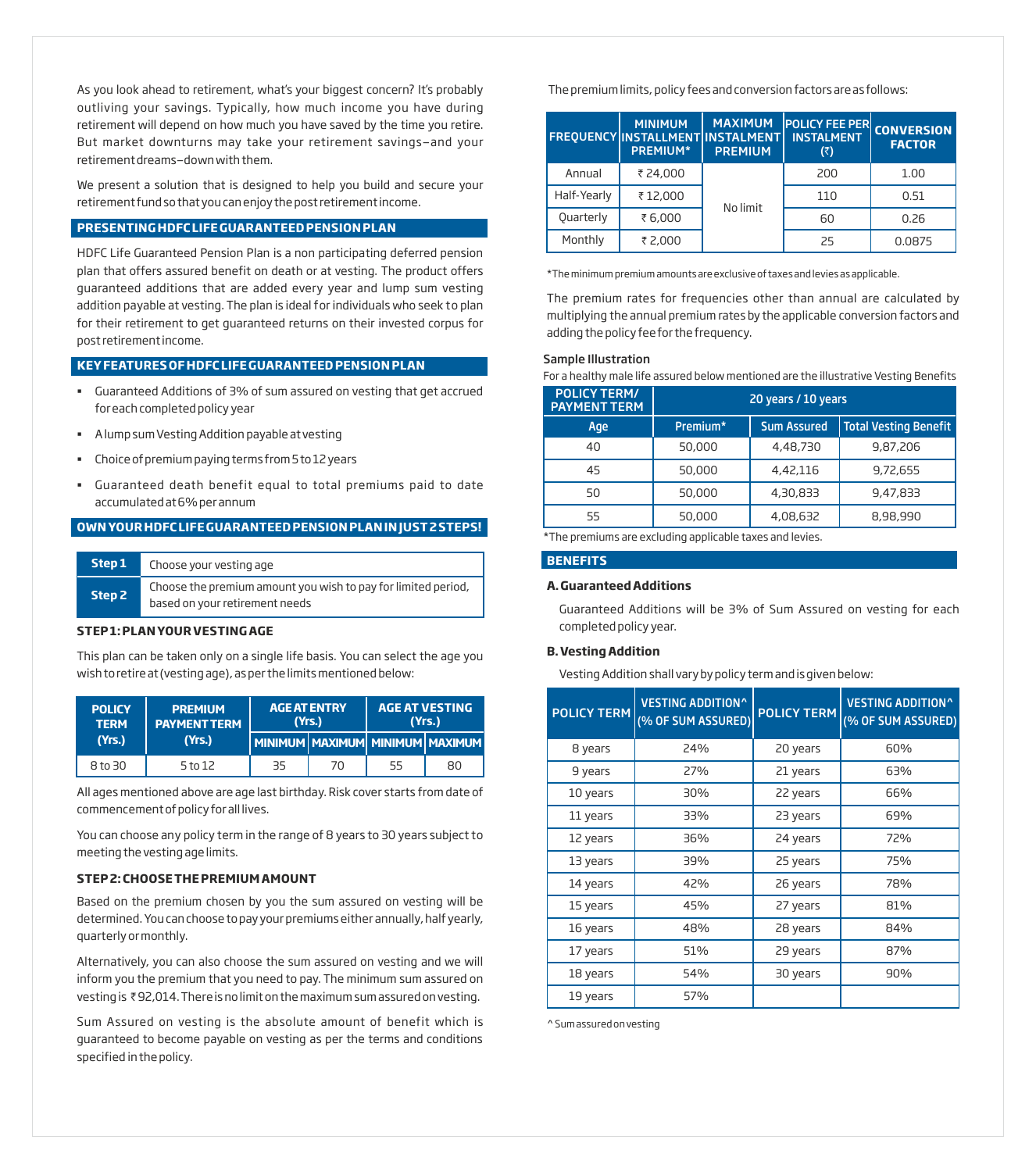## **C. Vesting Benefit**

On survival till the vesting date and on full payment of premiums due throughout the premium paying term, you will receive sum of

- § Sum Assured on vesting
- § Guaranteed Additions
- § Vesting Addition

Regulation mandates how this Vesting Benefit will be payable to you. Please refer to 'Policy Proceeds' section for details.

## **D. Death Benefit**

On death of the life assured, we would pay to the nominee the Assured Death Benefit of total premiums paid<sup>1</sup> to date accumulated at a quaranteed rate of 6% per annum compounded annually. The minimum level of death benefit at all times will be 105% of the premiums paid.

Your nominee has an option to utilise the death benefits, fully or partly, for purchasing an immediate annuity from us. However, the nominee or beneficiary shall be given an option to purchase annuity from any other insurer at the then prevailing annuity rate to the extent of percentage, stipulated by the Authority, currently 50%, of the proceeds of the policy net of commutation. Alternatively, your nominee can withdraw the entire death benefit as a lump sum.

Please note the guaranteed rate of 6% p.a. on the premiums paid to date is applicable only for the purpose of calculating death benefit and not for vesting benefit.

1. Total Premiums Paid means total of all the premiums received, excluding any extra premium, any rider premium and taxes.

# **E. Access to benefits/payout if this product is purchased as QROPS (Qualifying Recognized Overseas Pension Scheme), through transfer of UKtax relieved assets**

Notwithstanding anything stated under this document, the following terms & conditions shall apply to QROPS policyholders:

#### i) Benefits on Surrender

If this product is purchased as QROPS through transfer of UK tax relieved assets, access to benefits from policy proceeds both in the form of commutation and Annuitisation, would be restricted till the policyholder attains 55 years of age or the policy acquires GSV, whichever is later

#### ii) Cancellation in the Free-Look Period

If this product is purchased as QROPS through transfer of UK tax relieved assets, the proceeds from cancellation in free look period shall only be transferred back to the Fund House from where the money was received.

#### **GRACEPERIOD**

Grace Period is the time provided after the premium due date during which the policy is considered to be in-force with the risk cover. This plan has a grace period of 30 days for yearly, half-yearly and quarterly frequencies from the premium due date. The grace period for monthly frequency is 15 days from the premium due date. The policy is considered to be in-force with the risk cover during the grace period without any interruption.

Should a valid claim arise under the policy during the grace period we shall still honour the claim.

# **LAPSATION**

In the event of non payment of premium due under the policy within the grace period, the policy will lapse if the policy has not acquired a surrender value (refer the section on surrender). The risk cover will cease and no benefits will be payable in case of lapsed policies.

You may revive your lapsed policy. Kindly see the section below on Revival.

## **PAIDUP**

If you stop paying premiums after the policy has acquired a surrender value, your policy will be made paid-up at the end of the grace period.

Once a policy becomes paid-up:

- § The Paid-Up Sum Assured shall be the Sum Assured on vesting multiplied by the ratio of the premiums paid to the premiums payable under the policy.
- § Guaranteed Additions accrued to the policy shall continue to remain attached. No further Guaranteed Additions shall accrue in the future.
- § Vesting Addition shall be calculated based on the Paid-Up Sum Assured.

The death benefit for a paid-up policy shall be premiums paid, accumulated at a guaranteed rate of 6% per annum. The minimum level of death benefit at all times will be 105% of the premiums paid.

The vesting benefit for a paid-up policy shall be the aggregate of:

- § Paid-Up Sum Assured
- § Guaranteed Additions (accrued before the policy became paid-up)
- § Vesting Addition (calculated based on the Paid-Up Sum Assured)

You may revive your paid-up policy. Kindly see the section below on Revival.

#### **REVIVAL**

You can revive your lapsed/paid-up policy within the revival period (specified below) subject to the terms and conditions we may specify from time to time. For revival, you will need to pay all the outstanding premiums and interest on the outstanding premiums and applicable taxes. The current rate of interest for revival is 9.5% p.a. A charge of Rs 250 shall be levied for processing the revival.

The revival period shall be of five years from the due date of the first unpaid Premium and before the expiry of the Policy Term.

Once the policy is revived, you are entitled to receive all contractual benefits.

#### **SURRENDER**

It is advisable to continue your policy in order to enjoy full benefits of your policy. However, we understand that in certain circumstances you may want to surrender your policy.

The policy will acquire a Guaranteed Surrender Value (GSV) provided First 2 years' premiums have been paid

The GSV shall be the aggregate of:

- § percentage of total premiums paid
- § surrender value of the accrued Guaranteed Additions

For GSV factors of Premiums paid and Guaranteed Additions refer part 'G' of the Terms & Condition section.

Depending on the prevailing market conditions, the Company may pay a higher surrender value in the form of a Special Surrender Value (SSV).

On surrender, the amount will be paid to you as defined in the 'Policy Proceeds' section.

## **POLICYPROCEEDS**

As per current regulations, you have the option to take the Vesting Benefit and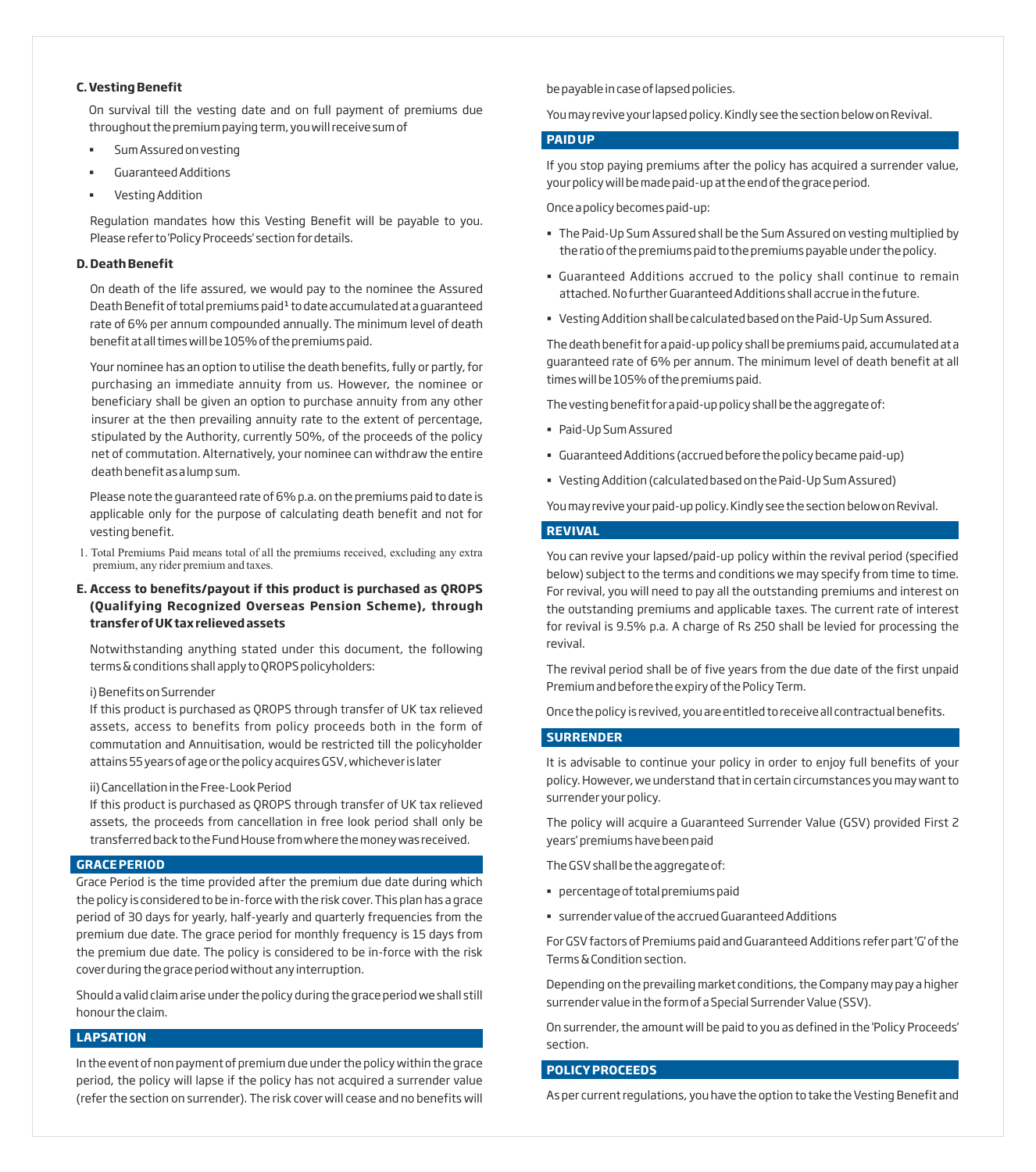the Surrender Benefit in the following manner: Vesting Benefit:

On the date of vesting the policyholder shall be allowed:

- i. To commute up to 60% and utilize the balance amount to purchase an immediate annuity or deferred annuity from us at the then prevailing annuity rates subject to point (ii) below.
- ii. To purchase an immediate annuity or deferred annuity from another insurer at the then prevailing annuity rates to the extent of percentage, stipulated by the authority, currently 50%, of the entire proceeds of the policy net of commutation.

In case the proceeds of the policy on vesting is not sufficient to purchase minimum annuity as defined in Regulation 3(a) of IRDAI (Minimum Limits for Annuities and Other Benefits) Regulations, 2015, as amended from time to time, such proceeds of the policy may be paid to the policyholder as lump sum.

#### Surrender Benefit:

On the date of surrender the policyholder shall be allowed:

- i. To commute up to 60% and utilize the balance amount to purchase an immediate annuity or deferred annuity from us at the then prevailing annuity rates subject to point (ii) below.
- ii. To purchase an immediate annuity or deferred annuity from another insurer at the then prevailing annuity rates to the extent of percentage, stipulated by the authority, currently 50%, of the entire proceeds of the policy net of commutation.

In case the proceeds of the policy on surrender is not sufficient to purchase minimum annuity as defined in Regulation 3(a) of IRDAI (Minimum Limits for Annuities and Other Benefits) Regulations, 2015, as amended from time to time, such proceeds of the policy may be paid to the policyholder as lump sum.

These are available subject to the following terms and conditions:

- § The policyholder is permitted to alter the premium paying frequency to any of the frequencies available under the product subject to the minimum premium conditions.
- § No alterations to the policy term are permitted.
- § No alterations to the premium and sum assured are permitted.

## **TERMS& CONDITIONS**

**We recommend that you read this brochure & benefit illustration and understand what the plan is, how it works, the risks involved before you purchase. We have appointed licensed Financial Consultants, duly licensed by IRDAI, who will explain our plans to you and advise you on the correct insurance solution that will meet your needs.**

#### **A. Exclusion:** There are no exclusions in the plan.

#### **B. Tax Benefit:**

Tax Benefits may be available as per prevailing tax laws. You are requested to consult your tax advisor.

## **C. Cancellation in the Free-Look period:**

In case you are not agreeable to the any policy terms and conditions, you have the option of returning the policy to us stating the reasons thereof, within 15 days from the date of receipt of the policy. The Free-Look period

for policies purchased through distance marketing (specified below) will be 30 days. On receipt of the cancellation letter along with the original policy document, we shall arrange to refund the premium amount received less the stamp duty.

*Distance Marketing refers to insurance policies sold over the telephone or* 

*the internet or any other method that does not involve face-to-face selling*

#### **D. Alterations:**

Alteration to premium frequency is allowed.

- **E. Nomination : Sec 39 of insurance Act 1938 as amended from time to time**
- 1) The policyholder of a life insurance on his own life may nominate a person or persons to whom money secured by the policy shall be paid in the event of his death.
- 2) Where the nominee is a minor, the policyholder may appoint any person to receive the money secured by the policy in the event of policyholder's death during the minority of the nominee. The manner of appointment to be laid down by the insurer.
- 3) Nomination can be made at any time before the maturity of the policy.
- 4) Nomination may be incorporated in the text of the policy itself or may be endorsed on the policy communicated to the insurer and can be registered by the insurer in the records relating to the policy.
- 5) Nomination can be cancelled or changed at any time before policy matures, by an endorsement or a further endorsement or a will as the case may be.
- 6) A notice in writing of Change or Cancellation of nomination must be delivered to the insurer for the insurer to be liable to such nominee. Otherwise, insurer will not be liable if a bonafide payment is made to the person named in the text of the policy or in the registered records of the insurer.
- 7) Fee to be paid to the insurer for registering change or cancellation of a nomination can be specified by the Authority through Regulations.
- 8) A transfer or assignment made in accordance with Section 38 shall automatically cancel the nomination except in case of assignment to the insurer or other transferee or assignee for purpose of loan or against security or its reassignment after repayment. In such case, the nomination will not get cancelled to the extent of insurer's or transferee's or assignee's interest in the policy. The nomination will get revived on repayment of the loan.
- 9) The provisions of Section 39 are not applicable to any life insurance policy to which Section 6 of Married Women's Property Act, 1874 applies or has at any time applied except where before or after Insurance Laws (Amendment),Bill 2015, a nomination is made in favour of spouse or children or spouse and children whether or not on the face of the policy it is mentioned that it is made under Section 39. Where nomination is intended to be made to spouse or children or spouse and children under Section 6 of MWP Act, it should be specifically mentioned on the policy. In such a case only, the provisions of Section 39 will not apply.

## **F. Assignment or Transfer: Sec 38 of insurance Act 1938 as amended from time to time**

- 1) This policy may be transferred/assigned, wholly or in part, with or without consideration.
- 2) An Assignment may be effected in a policy by an endorsement upon the policy itself or by aseparate instrument under notice to the Insurer.
- 3) The instrument of assignment should indicate the fact of transfer or assignment and the reasons for the assignment or transfer, antecedents of the assignee and terms on which assignment is made.
- 4) The assignment must be signed by the transferor or assignor or duly authorized agent and attested by at least one witness.
- 5) The transfer or assignment shall not be operative as against an Insurer until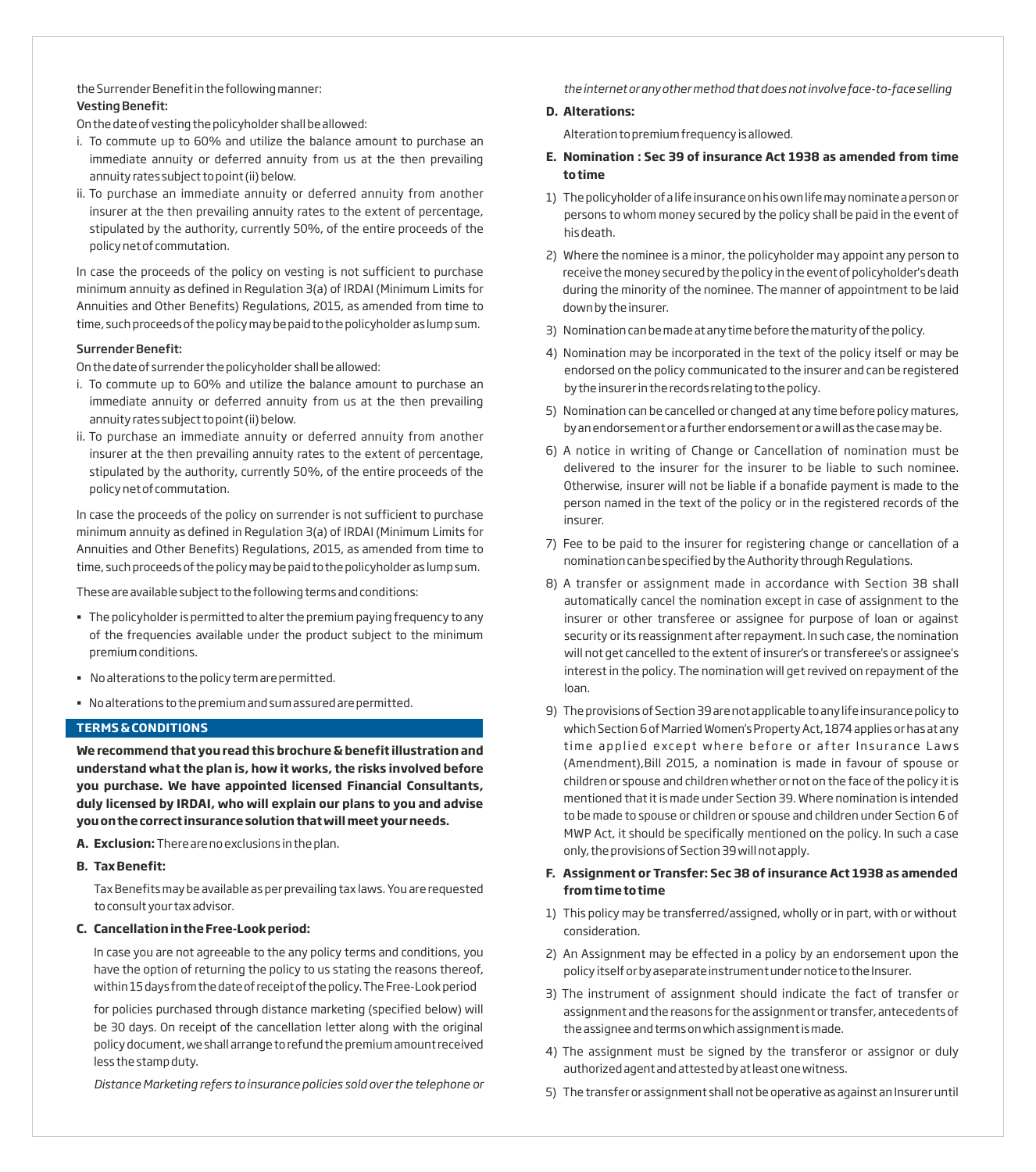a notice in writing of the transfer or assignment and either the said endorsement or instrument itself or copy there of certified to be correct by both transferor and transferee or their duly authorized agents have been delivered to the Insurer.

- 6) Fee to be paid for assignment or transfer can be specified by the Authority through Regulations.
- 7) On receipt of notice with fee, the Insurer should Grant a written acknowledgement of receiptof notice. Such notice shall be conclusive evidence against the insurer of duly receiving the notice.
- 8) The Insurer may accept or decline to act upon any transfer or assignment or endorsement, if it has sufficient reasons to believe that it is (a) not

bonafide or (b) not in the interest of the policyholder or (c) not in public interest or (d) is for the purpose of trading of the insurance policy.

9) In case of refusal to act upon the endorsement by the Insurer, any person aggrieved by the refusal may prefer a claim to IRDAI within 30 days of receipt of the refusal letter from the Insurer.

Section E (Nomination) and F (Assignment or Transfer) are simplified versions prepared for general information only and hence are not comprehensive. For full texts of these sections please refer to Section38 and Section 39 of the Insurance Act, 1938 as amended by The Insurance Laws (Amendment) Act, 2015.

## **G. Guaranteed Surrender Value Factors as percentage of Premiums paid**

| <b>Policy Year/</b><br><b>Policy Term</b> | 8   | 9   | 10    | 11  | 12  | 13  | 14  | 15  | 16  | 17  | 18  | 19  | 20  | 21  | 22    | 23  | 24    | 25  | 26  | 27    | 28    | 29    | 30    |
|-------------------------------------------|-----|-----|-------|-----|-----|-----|-----|-----|-----|-----|-----|-----|-----|-----|-------|-----|-------|-----|-----|-------|-------|-------|-------|
| 1                                         | 0%  | 0%  | $0\%$ | 0%  | 0%  | 0%  | 0%  | 0%  | 0%  | 0%  | 0%  | 0%  | 0%  | 0%  | $0\%$ | 0%  | $0\%$ | 0%  | 0%  | $0\%$ | $0\%$ | $0\%$ | $0\%$ |
| 2                                         | 30% | 30% | 30%   | 30% | 30% | 30% | 30% | 30% | 30% | 30% | 30% | 30% | 30% | 30% | 30%   | 30% | 30%   | 30% | 30% | 30%   | 30%   | 30%   | 30%   |
| 3                                         | 35% | 35% | 35%   | 35% | 35% | 35% | 35% | 35% | 35% | 35% | 35% | 35% | 35% | 35% | 35%   | 35% | 35%   | 35% | 35% | 35%   | 35%   | 35%   | 35%   |
| 4                                         | 50% | 50% | 50%   | 50% | 50% | 50% | 50% | 50% | 50% | 50% | 50% | 50% | 50% | 50% | 50%   | 50% | 50%   | 50% | 50% | 50%   | 50%   | 50%   | 50%   |
| 5                                         | 50% | 50% | 50%   | 50% | 50% | 50% | 50% | 50% | 50% | 50% | 50% | 50% | 50% | 50% | 50%   | 50% | 50%   | 50% | 50% | 50%   | 50%   | 50%   | 50%   |
| 6                                         | 50% | 50% | 50%   | 50% | 50% | 50% | 50% | 50% | 50% | 50% | 50% | 50% | 50% | 50% | 50%   | 50% | 50%   | 50% | 50% | 50%   | 50%   | 50%   | 50%   |
| 7                                         | 90% | 50% | 50%   | 50% | 50% | 50% | 50% | 50% | 50% | 50% | 50% | 50% | 50% | 50% | 50%   | 50% | 50%   | 50% | 50% | 50%   | 50%   | 50%   | 50%   |
| 8                                         | 90% | 90% | 70%   | 63% | 60% | 58% | 57% | 56% | 55% | 54% | 54% | 54% | 53% | 53% | 53%   | 53% | 53%   | 52% | 52% | 52%   | 52%   | 52%   | 52%   |
| 9                                         |     | 90% | 90%   | 77% | 70% | 66% | 63% | 61% | 60% | 59% | 58% | 57% | 57% | 56% | 56%   | 55% | 55%   | 55% | 54% | 54%   | 54%   | 54%   | 54%   |
| 10                                        |     |     | 90%   | 90% | 80% | 74% | 70% | 67% | 65% | 63% | 62% | 61% | 60% | 59% | 59%   | 58% | 58%   | 57% | 57% | 56%   | 56%   | 56%   | 55%   |
| 11                                        |     |     |       | 90% | 90% | 82% | 77% | 73% | 70% | 68% | 66% | 65% | 63% | 62% | 61%   | 61% | 60%   | 59% | 59% | 58%   | 58%   | 58%   | 57%   |
| 12                                        |     |     |       |     | 90% | 90% | 83% | 79% | 75% | 72% | 70% | 68% | 67% | 65% | 64%   | 63% | 63%   | 62% | 61% | 61%   | 60%   | 60%   | 59%   |
| 13                                        |     |     |       |     |     | 90% | 90% | 84% | 80% | 77% | 74% | 72% | 70% | 68% | 67%   | 66% | 65%   | 64% | 63% | 63%   | 62%   | 61%   | 61%   |
| 14                                        |     |     |       |     |     |     | 90% | 90% | 85% | 81% | 78% | 75% | 73% | 72% | 70%   | 69% | 68%   | 66% | 66% | 65%   | 64%   | 63%   | 63%   |
| 15                                        |     |     |       |     |     |     |     | 90% | 90% | 86% | 82% | 79% | 77% | 75% | 73%   | 71% | 70%   | 69% | 68% | 67%   | 66%   | 65%   | 65%   |
| 16                                        |     |     |       |     |     |     |     |     | 90% | 90% | 86% | 83% | 80% | 78% | 76%   | 74% | 73%   | 71% | 70% | 69%   | 68%   | 67%   | 66%   |
| 17                                        |     |     |       |     |     |     |     |     |     | 90% | 90% | 86% | 83% | 81% | 79%   | 77% | 75%   | 74% | 72% | 71%   | 70%   | 69%   | 68%   |
| 18                                        |     |     |       |     |     |     |     |     |     |     | 90% | 90% | 87% | 84% | 81%   | 79% | 78%   | 76% | 74% | 73%   | 72%   | 71%   | 70%   |
| 19                                        |     |     |       |     |     |     |     |     |     |     |     | 90% | 90% | 87% | 84%   | 82% | 80%   | 78% | 77% | 75%   | 74%   | 73%   | 72%   |
| 20                                        |     |     |       |     |     |     |     |     |     |     |     |     | 90% | 90% | 87%   | 85% | 83%   | 81% | 79% | 77%   | 76%   | 75%   | 74%   |
| 21                                        |     |     |       |     |     |     |     |     |     |     |     |     |     | 90% | 90%   | 87% | 85%   | 83% | 81% | 79%   | 78%   | 77%   | 75%   |
| 22                                        |     |     |       |     |     |     |     |     |     |     |     |     |     |     | 90%   | 90% | 88%   | 85% | 83% | 82%   | 80%   | 79%   | 77%   |
| 23                                        |     |     |       |     |     |     |     |     |     |     |     |     |     |     |       | 90% | 90%   | 88% | 86% | 84%   | 82%   | 80%   | 79%   |
| 24                                        |     |     |       |     |     |     |     |     |     |     |     |     |     |     |       |     | 90%   | 90% | 88% | 86%   | 84%   | 82%   | 81%   |
| 25                                        |     |     |       |     |     |     |     |     |     |     |     |     |     |     |       |     |       | 90% | 90% | 88%   | 86%   | 84%   | 83%   |
| 26                                        |     |     |       |     |     |     |     |     |     |     |     |     |     |     |       |     |       |     | 90% | 90%   | 88%   | 86%   | 85%   |
| 27                                        |     |     |       |     |     |     |     |     |     |     |     |     |     |     |       |     |       |     |     | 90%   | 90%   | 88%   | 86%   |
| 28                                        |     |     |       |     |     |     |     |     |     |     |     |     |     |     |       |     |       |     |     |       | 90%   | 90%   | 88%   |
| 29                                        |     |     |       |     |     |     |     |     |     |     |     |     |     |     |       |     |       |     |     |       |       | 90%   | 90%   |
| 30                                        |     |     |       |     |     |     |     |     |     |     |     |     |     |     |       |     |       |     |     |       |       |       | 90%   |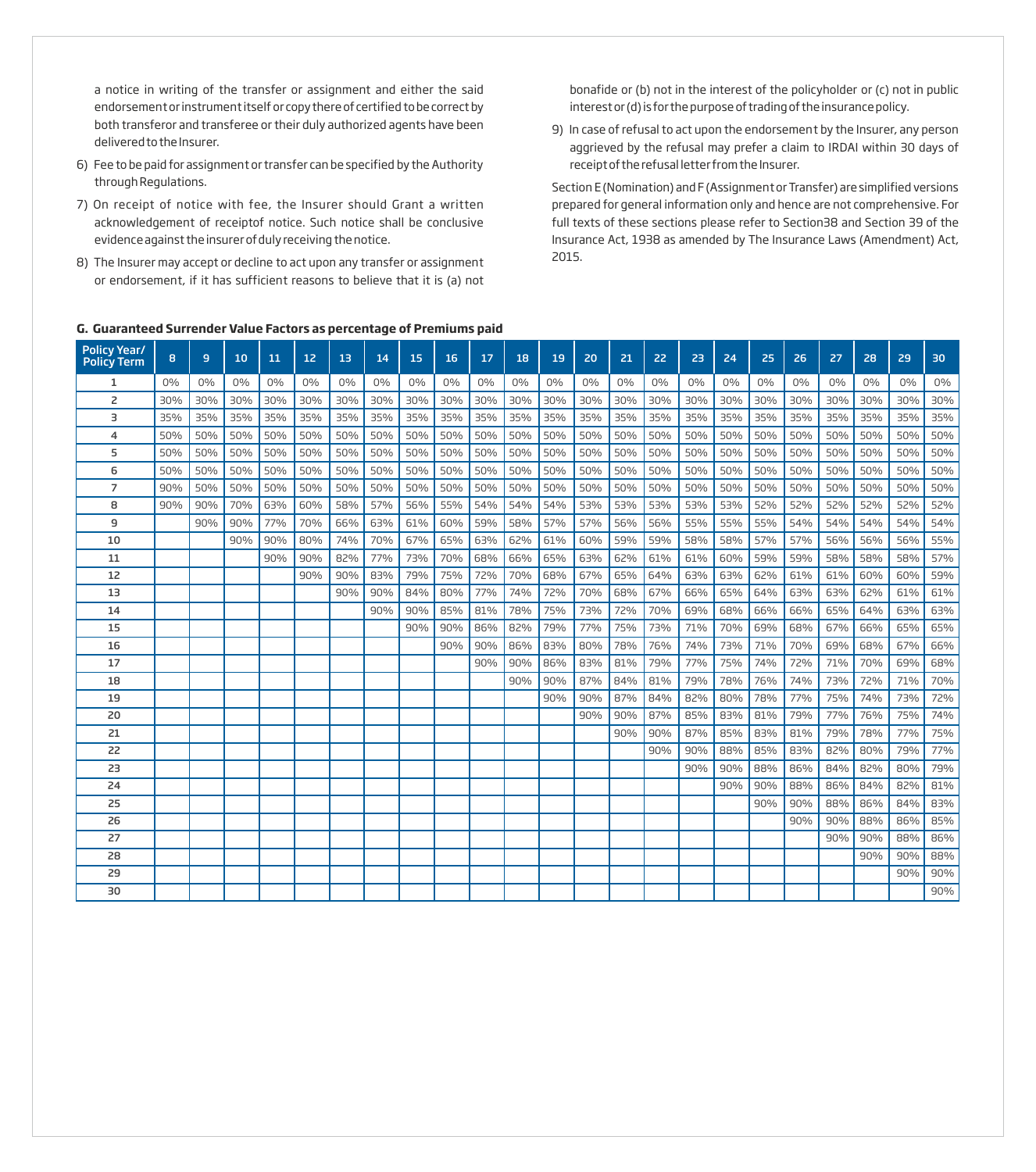## **Guaranteed Surrender Value Factors for accrued Guaranteed Additions**

|                               |        | <b>Policy Term</b> |        |        |        |        |        |        |        |        |        |        |        |  |  |
|-------------------------------|--------|--------------------|--------|--------|--------|--------|--------|--------|--------|--------|--------|--------|--------|--|--|
| No. of years<br>premiums paid | 8      | 9                  | 10     | 11     | 12     | 13     | 14     | 15     | 16     | 17     | 18     | 19     | 20     |  |  |
| 1                             |        |                    |        |        |        |        | ٠      |        | ٠      |        |        |        |        |  |  |
| $\overline{c}$                | 43.20% | 37.60%             | 32.70% | 28.40% | 24.70% | 21.50% | 18.70% | 16.30% | 14.10% | 12.30% | 10.70% | 9.30%  | 8.10%  |  |  |
| $\overline{\mathbf{3}}$       | 49.70% | 43.20%             | 37.60% | 32.70% | 28.40% | 24.70% | 21.50% | 18.70% | 16.30% | 14.10% | 12.30% | 10.70% | 9.30%  |  |  |
| 4                             | 57.20% | 49.70%             | 43.20% | 37.60% | 32.70% | 28.40% | 24.70% | 21.50% | 18.70% | 16.30% | 14.10% | 12.30% | 10.70% |  |  |
| 5                             | 65.80% | 57.20%             | 49.70% | 43.20% | 37.60% | 32.70% | 28.40% | 24.70% | 21.50% | 18.70% | 16.30% | 14.10% | 12.30% |  |  |
| 6                             | 75.60% | 65.80%             | 57.20% | 49.70% | 43.20% | 37.60% | 32.70% | 28.40% | 24.70% | 21.50% | 18.70% | 16.30% | 14.10% |  |  |
| $\overline{7}$                | 87.00% | 75.60%             | 65.80% | 57.20% | 49.70% | 43.20% | 37.60% | 32.70% | 28.40% | 24.70% | 21.50% | 18.70% | 16.30% |  |  |
| 8                             | 93.30% | 87.00%             | 75.60% | 65.80% | 57.20% | 49.70% | 43.20% | 37.60% | 32.70% | 28.40% | 24.70% | 21.50% | 18.70% |  |  |
| 9                             |        | 93.30%             | 87.00% | 75.60% | 65.80% | 57.20% | 49.70% | 43.20% | 37.60% | 32.70% | 28.40% | 24.70% | 21.50% |  |  |
| 10                            |        |                    | 93.30% | 87.00% | 75.60% | 65.80% | 57.20% | 49.70% | 43.20% | 37.60% | 32.70% | 28.40% | 24.70% |  |  |
| 11                            |        |                    |        | 93.30% | 87.00% | 75.60% | 65.80% | 57.20% | 49.70% | 43.20% | 37.60% | 32.70% | 28.40% |  |  |
| 12                            |        |                    |        |        | 93.30% | 87.00% | 75.60% | 65.80% | 57.20% | 49.70% | 43.20% | 37.60% | 32.70% |  |  |
| 13                            |        |                    |        |        |        | 93.30% | 87.00% | 75.60% | 65.80% | 57.20% | 49.70% | 43.20% | 37.60% |  |  |
| 14                            |        |                    |        |        |        |        | 93.30% | 87.00% | 75.60% | 65.80% | 57.20% | 49.70% | 43.20% |  |  |
| 15                            |        |                    |        |        |        |        |        | 93.30% | 87.00% | 75.60% | 65.80% | 57.20% | 49.70% |  |  |
| 16                            |        |                    |        |        |        |        |        |        | 93.30% | 87.00% | 75.60% | 65.80% | 57.20% |  |  |
| 17                            |        |                    |        |        |        |        |        |        |        | 93.30% | 87.00% | 75.60% | 65.80% |  |  |
| 18                            |        |                    |        |        |        |        |        |        |        |        | 93.30% | 87.00% | 75.60% |  |  |
| 19                            |        |                    |        |        |        |        |        |        |        |        |        | 93.30% | 87.00% |  |  |
| 20                            |        |                    |        |        |        |        |        |        |        |        |        |        | 93.30% |  |  |

| No. of years   | <b>Policy Term</b> |        |        |        |        |        |        |        |        |        |  |  |  |  |
|----------------|--------------------|--------|--------|--------|--------|--------|--------|--------|--------|--------|--|--|--|--|
| premiums paid  | 21                 | 22     | 23     | 24     | 25     | 26     | 27     | 28     | 29     | 30     |  |  |  |  |
| 1              |                    |        |        |        |        |        |        |        |        |        |  |  |  |  |
| $\overline{c}$ | 7.00%              | 6.10%  | 5.30%  | 4.60%  | 4.00%  | 3.50%  | 3.00%  | 2.60%  | 2.30%  | 2.00%  |  |  |  |  |
| 3              | 8.10%              | 7.00%  | 6.10%  | 5.30%  | 4.60%  | 4.00%  | 3.50%  | 3.00%  | 2.60%  | 2.30%  |  |  |  |  |
| 4              | 9.30%              | 8.10%  | 7.00%  | 6.10%  | 5.30%  | 4.60%  | 4.00%  | 3.50%  | 3.00%  | 2.60%  |  |  |  |  |
| 5              | 10.70%             | 9.30%  | 8.10%  | 7.00%  | 6.10%  | 5.30%  | 4.60%  | 4.00%  | 3.50%  | 3.00%  |  |  |  |  |
| 6              | 12.30%             | 10.70% | 9.30%  | 8.10%  | 7.00%  | 6.10%  | 5.30%  | 4.60%  | 4.00%  | 3.50%  |  |  |  |  |
| $\overline{7}$ | 14.20%             | 12.30% | 10.70% | 9.30%  | 8.10%  | 7.00%  | 6.10%  | 5.30%  | 4.60%  | 4.00%  |  |  |  |  |
| 8              | 16.30%             | 14.10% | 12.30% | 10.70% | 9.30%  | 8.10%  | 7.00%  | 6.10%  | 5.30%  | 4.60%  |  |  |  |  |
| 9              | 18.70%             | 16.30% | 14.10% | 12.30% | 10.70% | 9.30%  | 8.10%  | 7.00%  | 6.10%  | 5.30%  |  |  |  |  |
| 10             | 21.50%             | 18.70% | 16.20% | 14.10% | 12.30% | 10.70% | 9.30%  | 8.10%  | 7.00%  | 6.10%  |  |  |  |  |
| 11             | 24.70%             | 21.50% | 18.70% | 16.20% | 14.10% | 12.30% | 10.70% | 9.30%  | 8.10%  | 7.00%  |  |  |  |  |
| 12             | 28.40%             | 24.70% | 21.50% | 18.70% | 16.30% | 14.10% | 12.30% | 10.70% | 9.30%  | 8.10%  |  |  |  |  |
| 13             | 32.70%             | 28.40% | 24.70% | 21.50% | 18.70% | 16.30% | 14.10% | 12.30% | 10.70% | 9.30%  |  |  |  |  |
| 14             | 37.60%             | 32.70% | 28.40% | 24.70% | 21.50% | 18.70% | 16.20% | 14.10% | 12.30% | 10.70% |  |  |  |  |
| 15             | 43.20%             | 37.60% | 32.70% | 28.40% | 24.70% | 21.50% | 18.70% | 16.20% | 14.10% | 12.30% |  |  |  |  |
| 16             | 49.70%             | 43.20% | 37.60% | 32.70% | 28.40% | 24.70% | 21.50% | 18.70% | 16.20% | 14.10% |  |  |  |  |
| 17             | 57.20%             | 49.70% | 43.20% | 37.60% | 32.70% | 28.40% | 24.70% | 21.50% | 18.70% | 16.20% |  |  |  |  |
| 18             | 65.80%             | 57.20% | 49.70% | 43.20% | 37.60% | 32.70% | 28.40% | 24.70% | 21.50% | 18.70% |  |  |  |  |
| 19             | 75.60%             | 65.80% | 57.20% | 49.70% | 43.20% | 37.60% | 32.70% | 28.40% | 24.70% | 21.50% |  |  |  |  |
| 20             | 87.00%             | 75.60% | 65.80% | 57.20% | 49.70% | 43.20% | 37.60% | 32.70% | 28.40% | 24.70% |  |  |  |  |
| 21             | 93.30%             | 87.00% | 75.60% | 65.80% | 57.20% | 49.70% | 43.20% | 37.60% | 32.70% | 28.40% |  |  |  |  |
| 22             |                    | 93.30% | 87.00% | 75.60% | 65.80% | 57.20% | 49.70% | 43.20% | 37.60% | 32.70% |  |  |  |  |
| 23             |                    |        | 93.30% | 87.00% | 75.60% | 65.80% | 57.20% | 49.70% | 43.20% | 37.60% |  |  |  |  |
| 24             |                    |        |        | 93.30% | 87.00% | 75.60% | 65.80% | 57.20% | 49.70% | 43.20% |  |  |  |  |
| 25             |                    |        |        |        | 93.30% | 87.00% | 75.60% | 65.80% | 57.20% | 49.70% |  |  |  |  |
| 26             |                    |        |        |        |        | 93.30% | 87.00% | 75.60% | 65.80% | 57.20% |  |  |  |  |
| 27             |                    |        |        |        |        |        | 93.30% | 87.00% | 75.60% | 65.80% |  |  |  |  |
| 28             |                    |        |        |        |        |        |        | 93.30% | 87.00% | 75.60% |  |  |  |  |
| 29             |                    |        |        |        |        |        |        |        | 93.30% | 87.00% |  |  |  |  |
| 30             |                    |        |        |        |        |        |        |        |        | 93.30% |  |  |  |  |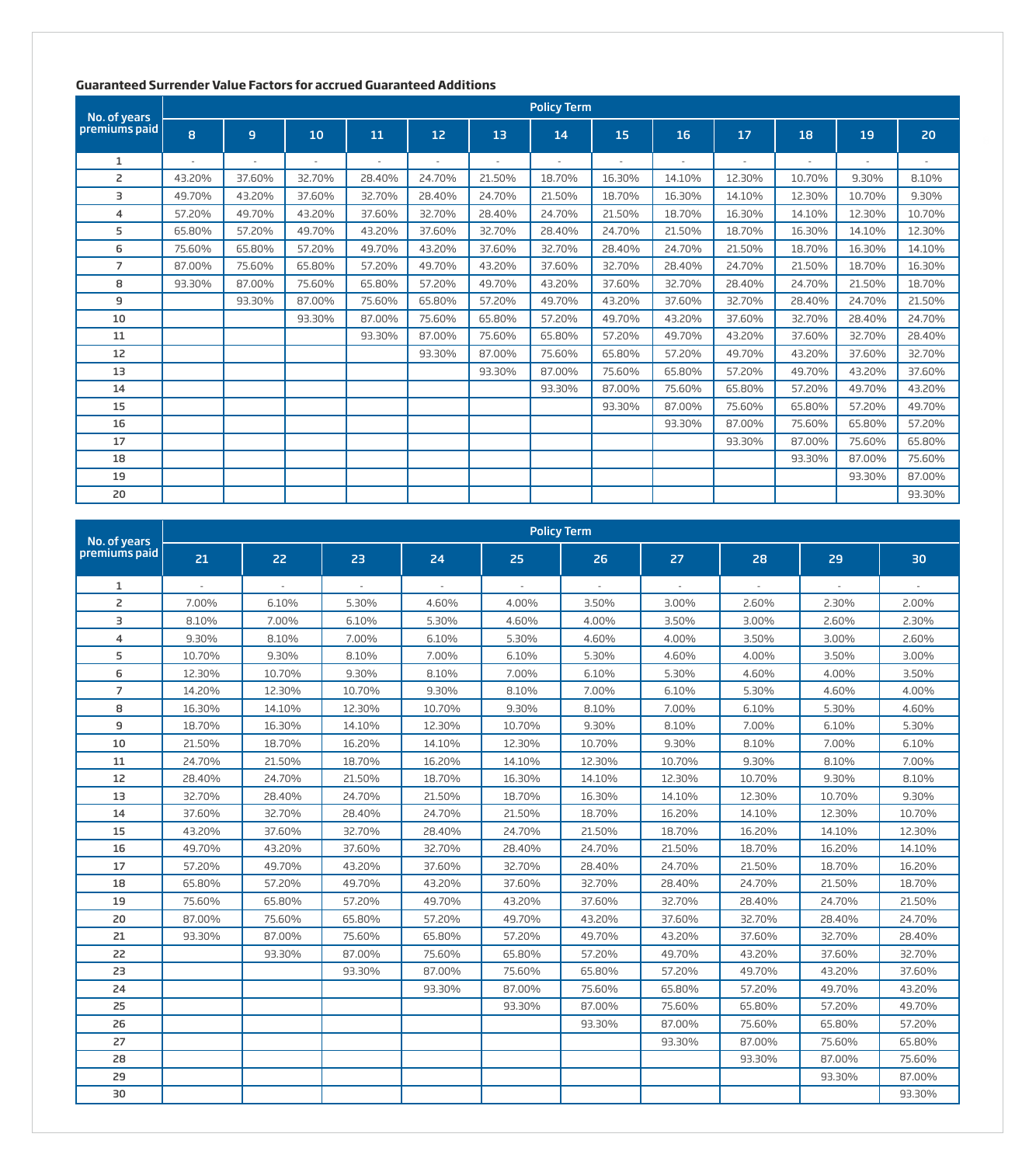## **H. Prohibition of Rebates: In accordance with Section 41 of the Insurance Act, 1938 as amended from time to time:**

- 1) No person shall allow or offer to allow, either directly or indirectly, as an inducement to any person to take out or renew or continue an insurance in respect of any kind of risk relating to lives or property in India, any rebate of the whole or part of the commission payable or any rebate of the premium shown on the policy, nor shall any person taking out or renewing or continuing a policy accept any rebate, except such rebate as may be allowed in accordance with the published prospectuses or tables of the insurer.
- 2) Any person making default in complying with the provisions of this section shall be liable for a penalty which may extend to ten lakh rupees

## **I. Non-Disclosure: In accordance with Section 45 of the Insurance Act, 1938 as amended from time to time:**

- 1) No policy of life insurance shall be called in question on any ground whatsoever after the expiry of three years from the date of the policy, i.e., from the date of issuance of the policy or the date of commencement of risk or the date of revival of the policy or the date of the rider to the policy, whichever is later.
- 2) A policy of life insurance may be called in question at any time within three years from the date of issuance of the policy or the date of commencement of risk or the date of revival of the policy or the date of the rider to the policy, whichever is later, on the ground of fraud: Provided that the insurer shall have to communicate in writing to the insured or the legal representatives or nominees or assignees of the insured the grounds and materials on which such decision is based.
- 3) Notwithstanding anything contained in sub-section (2), no insurer shall repudiate a life insurance policy on the ground of fraud if the insured can prove that the mis-statement of or suppression of a material fact was true to the best of his knowledge and belief or that there was no deliberate intention to suppress the fact or that such mis-statement of or suppression of a material fact are within the knowledge of the insurer: Provided that in case of fraud, the onus of disproving lies upon the beneficiaries, in case the policyholder is not alive.
- 4) A policy of life insurance may be called in question at any time within three years from the date of issuance of the policy or the date of commencement of risk or the date of revival of the policy or the date of the rider to the policy, whichever is later, on the ground that any statement of or suppression of a fact material to the expectancy of the life of the insured was incorrectly made in the proposal or other document on the basis of which the policy was issued or revived or rider issued: Provided that the insurer shall have to communicate in writing to the insured or the legal representatives or nominees or assignees of the insured the grounds and materials on which such decision to repudiate the policy of life insurance is based: Provided further that in case of repudiation of the policy on the ground of misstatement or suppression of a material fact, and not on the ground of fraud, the premiums collected on the policy till the date of repudiation shall be paid to the insured or the legal representatives or nominees or assignees of the insured within a period of ninety days from the date of such repudiation.
- 5) Nothing in this section shall prevent the insurer from calling for proof of age at any time if he is entitled to do so, and no policy shall be deemed to be called in question merely because the terms of the policy are adjusted on subsequent proof that the age of the life insured was incorrectly stated in the proposal.

**J.** In case of fraud or misrepresentation including non-disclosure of any material facts, the Policy shall be cancelled immediately and the Surrender Value shall be payable, subject to the fraud or misrepresentation being established in accordance with Section 45 of the Insurance Act, 1938.

## **K. Indirect & Direct Taxes** Indirect Taxes

Taxes and levies as applicable shall be levied. Any taxes, statutory levy becoming applicable in future may become payable by you by any method including by levy of an additional monetary amount in addition to premium and or charges.

# Direct Taxes

Tax will be deducted at the applicable rate from the payments made under the policy, as per the provisions of the Income Tax Act, 1961 as amended from time to time.

# **L. The Additional Services**

- 1. A charge of Rs. 250 per request will be levied for any additional servicing requests. This charge may be increased to allow for inflation. The list of services where this charge is applicable is specified below.
- 2. The following lists the services on which Additional Servicing Charge is applicable. Any administrative servicing that we may introduce at a later date would be added to this list:
- Cheque bounce/cancellation of cheque.
- Request for duplicate documents such as duplicate Policy Document etc.
- Failure of ECS/SI due to an error at Policyholder's end.

## **ANNUITY**

Current regulation mandates how the Vesting and the Surrender Benefit of this product are payable to you (see 'Policy proceeds' section). One of the options available under these regulations is to purchase an immediate annuity from the proceeds. If you choose to convert the proceeds to an annuity, you will be required to buy a new policy, under the annuity product offered at that time. Please refer to our website www.hdfclife.com for details of the current annuity plans offered by us.